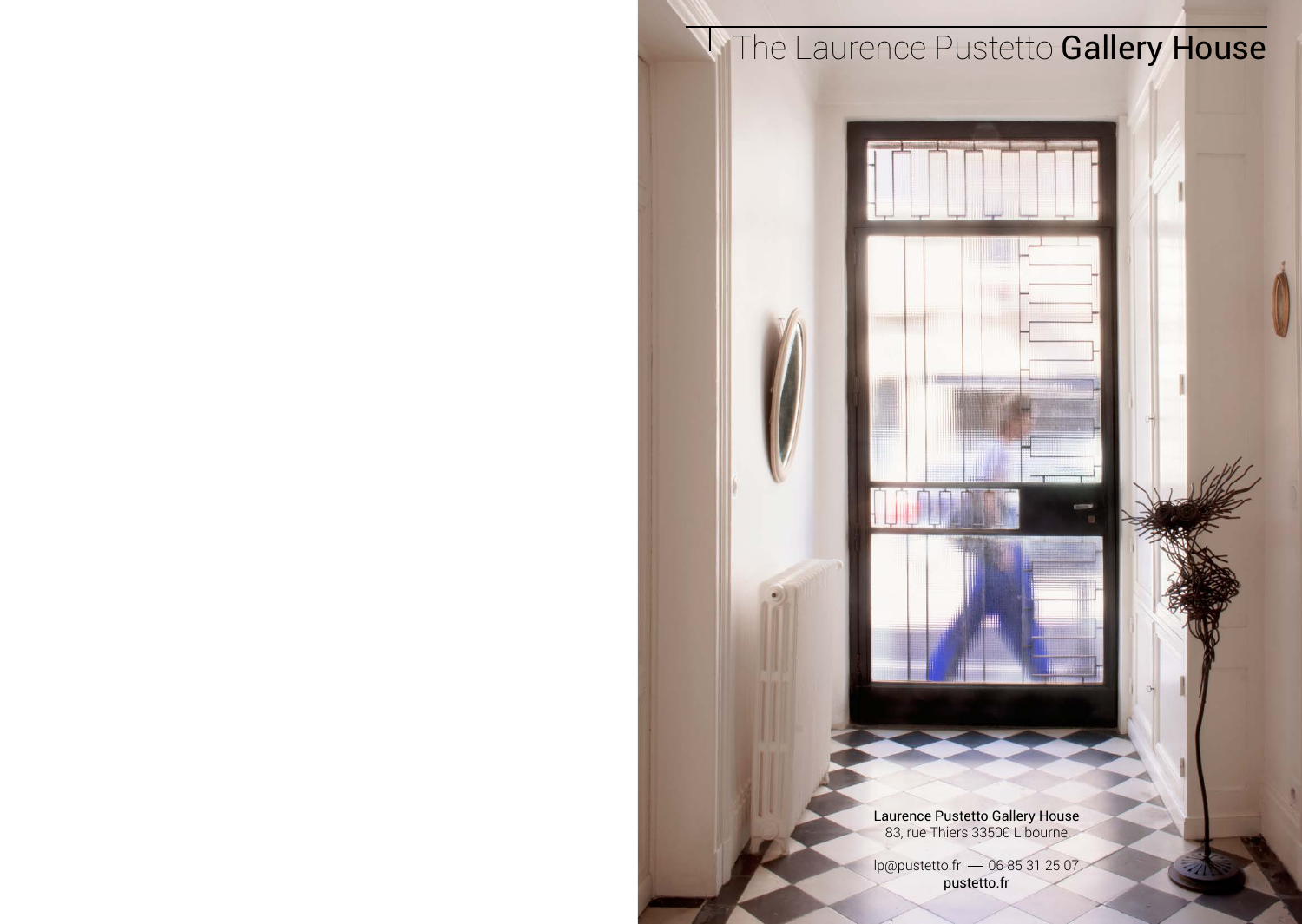

Laurence Pustetto, the founder of Atelier Pustetto, an architecture studio based in Paris, opens the doors of her Libourne home located in the heart of the Bastide district : a two-storey venue wholly dedicated to art, craft and design, both a gallery and a place for artistic discoveries and aesthetic emotions.

Cover. *The Hallucinated Owl*, polished, patinated, welded metal by Nicolas Babinet.

### Right.

On the wall, *The Queen Mother*, oil on canvas by Fabienne Labansat. On the table, *A Sitting Woman*, plaster sculpture by Dominique Babinet.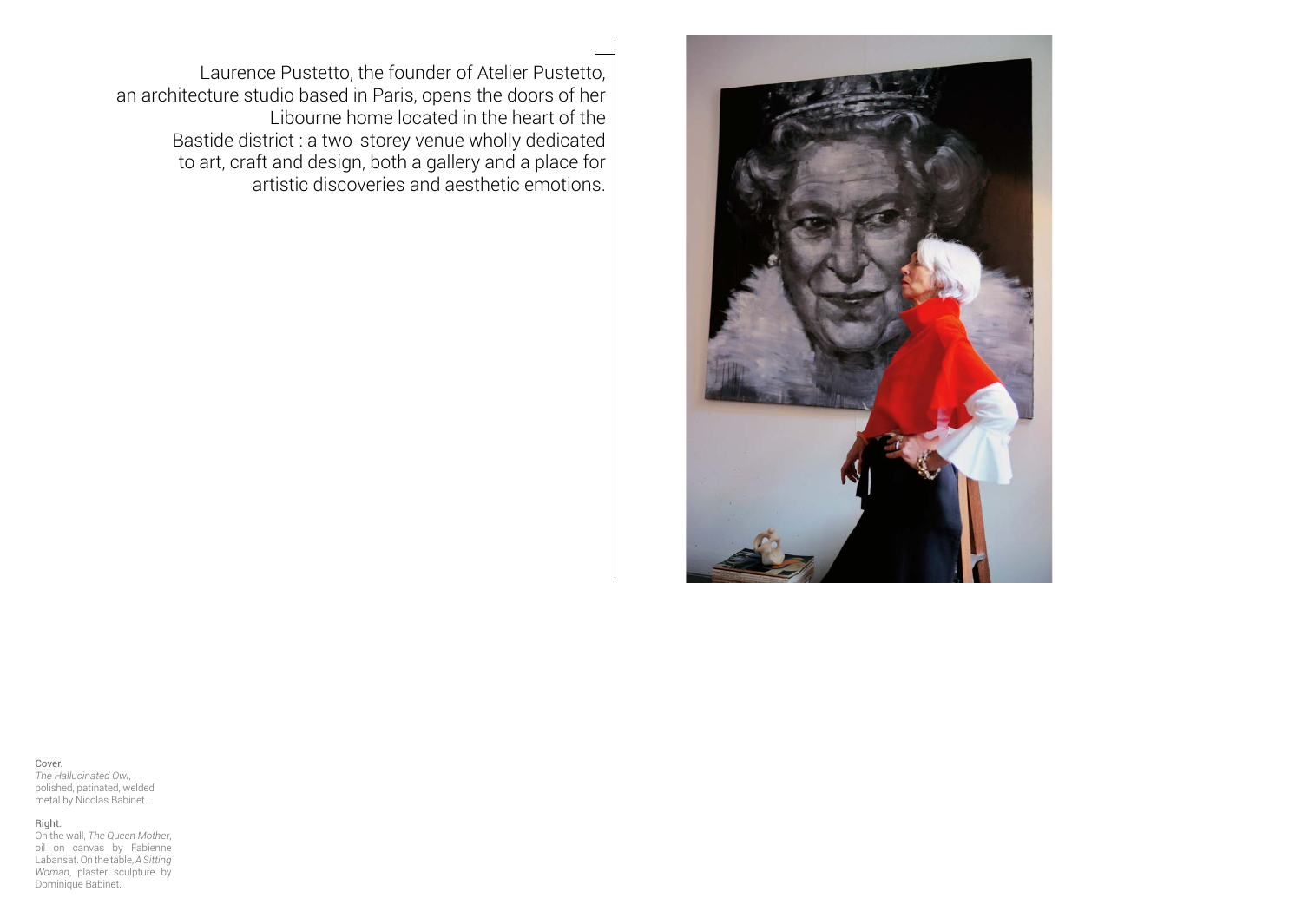

## Left.

A copper and metal balloon composition by Marina Gendre (a jewelry designer and creator of fashion accessories as well as theatre and movie props) lends graphic interest to the stone staircase.

#### Below.

Two sculptures by Marc Perez and a piece of stoneware by Martine Salavize, both sitting on stands drawn by Laurence Pustetto and illuminated by a Serge Mouille lamp in its original edition. The Napoleon chairs have been sanded and varnished to preserve the grain and fibre of the wood, thus granting a renewed modern look to this great classical style.



∩  $\sum$  omewhere in the middle of the rue Thiers, once the street of former Libourne notables which went by the name of Grande Rue de Saint-Emilion, a door made of black metal and reinforced glass punctuates the long row of golden-stoned façades. Push it open, and you will find yourself in the Laurence Pustetto Gallery House whose owner is the founder of the eponymous Parisian agency, as well as a scenographer and interior designer with french and international Houses like Hermès, Lalique, Patek…

Once you step onto the black and white stoneware flags of the entrance hall, you get caught up in an artistic and aesthetic world that unfolds before your eyes, a whole array of objects, furniture and works collected by Laurence Pustetto from where the mood took her. In small touches then, this introduces you to her true sources of inspiration, her sensibility and expertise in contemporary and interior design.

As regards the sculptures, some fine metallic works catch your eye. Some of them present the human body in starkest nakedness ; others, focusing on what sustains and supports its shapes and lines, are cogent reminders of the warp and woof of the human fabric.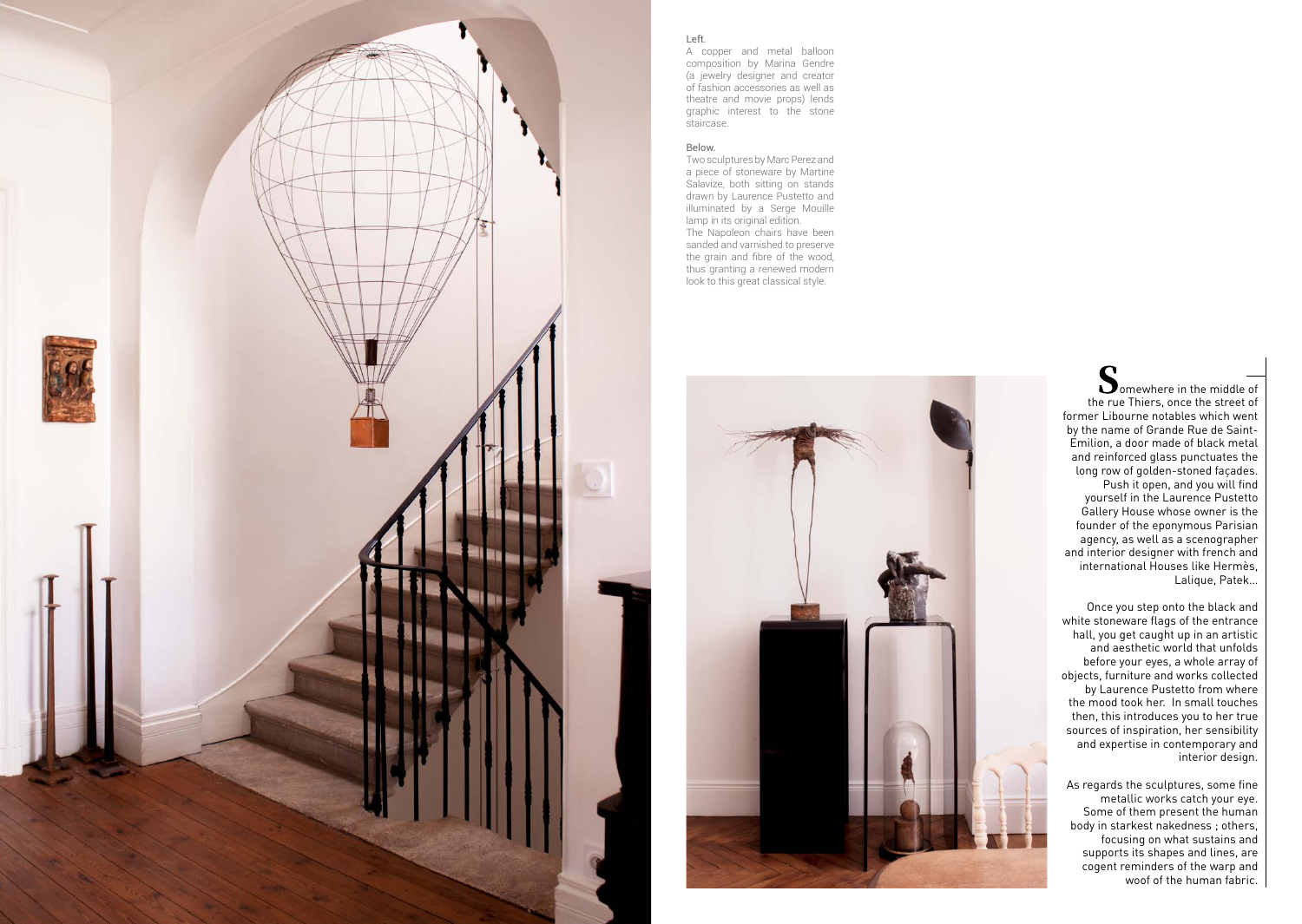

The soft golden stone in the library provides a fine contrast to the black-braided cloth of the two<br>restored vintage chairs and seat. The low table in corten and glass is signed by Marino Di Teana. On<br>the walls, Claire For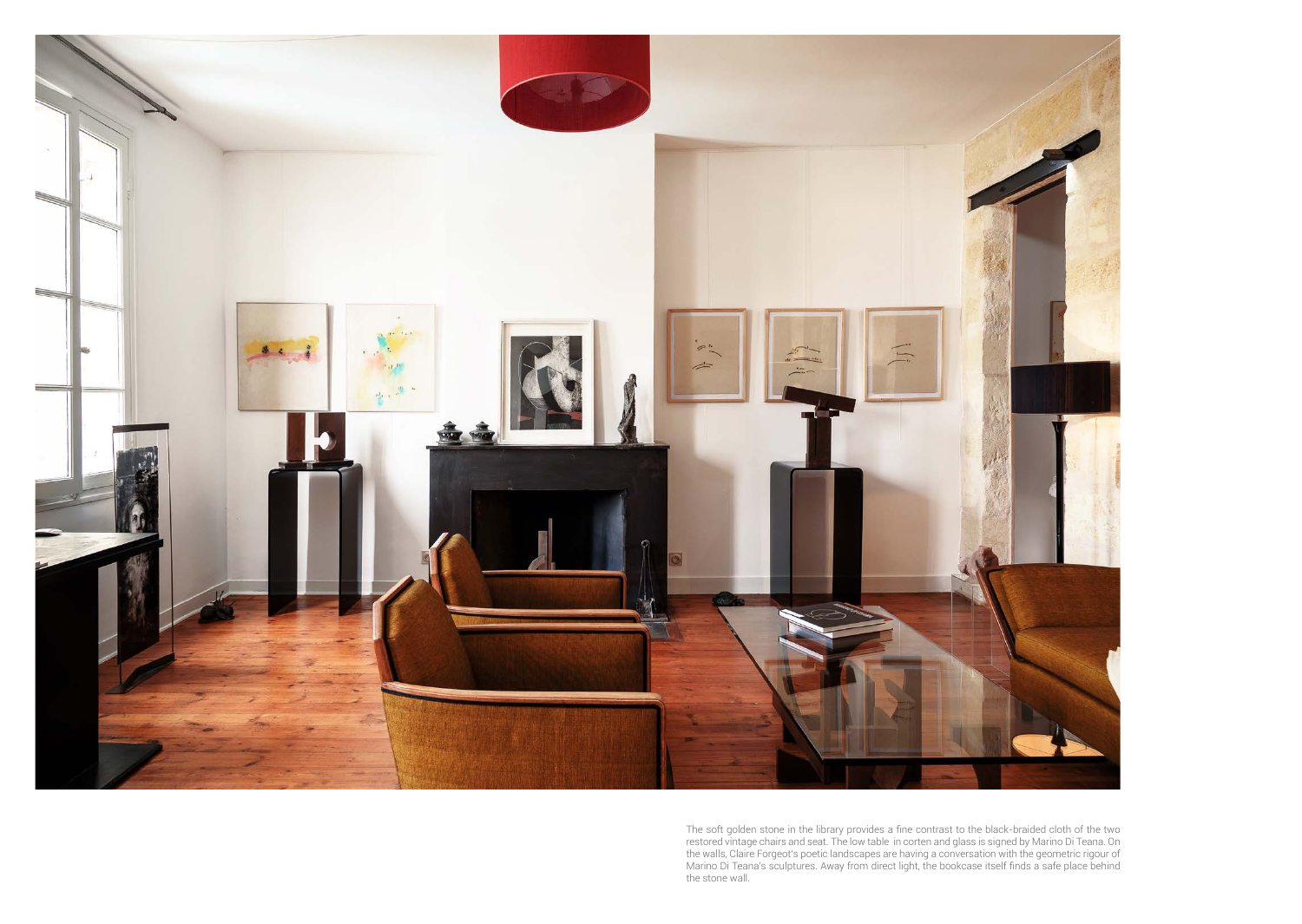



 $\mathbf A$ s regards the paintings. not just bodies and faces for ever more vibrating, but also nocturnal and urban landscapes are on display, along with remarkable objects and bronze animals. All of which helps compose and eclectic yet coherent whole.

Very much a natural extension of it's owner's activity as a scenographer and interior designer, the Laurence Pustetto Gallery House is committed to reinventing itself continuously. Meant to be a showcase for artists, craftsmen and designers Laurence Pustetto loves and wants to give exposure to, the place will also serve to promote the Art and Design branch currently under development at the Paris-based studio, host events, readings and concerts.

A gallery house in the heart of the Libourne region, an evolving artistic centre, rich and radiant, in line with the new cultural dynamics of the town and the nearby Fine Arts Museum.

Above.

Metal, textile, earth and vegetable sculpture by Marc Perez on a chiné ironwood base.

> Right. A detail of *Cerceau*, bronze sculpture from Marc Petit.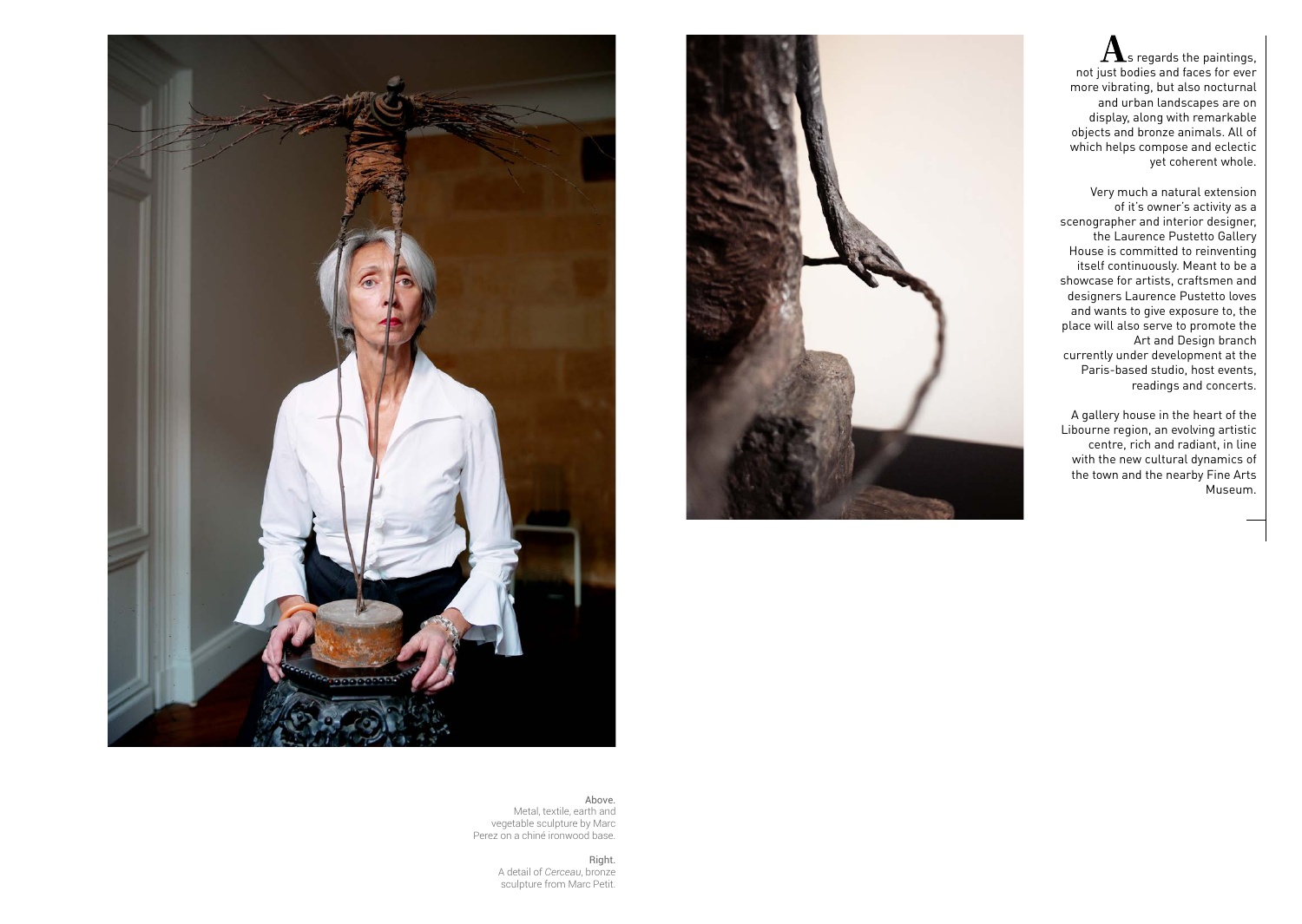A personality to meet, a Gallery House to vist and remember, an artist's residence in the months to come. In short, a story to be continued and followed with careful attention.